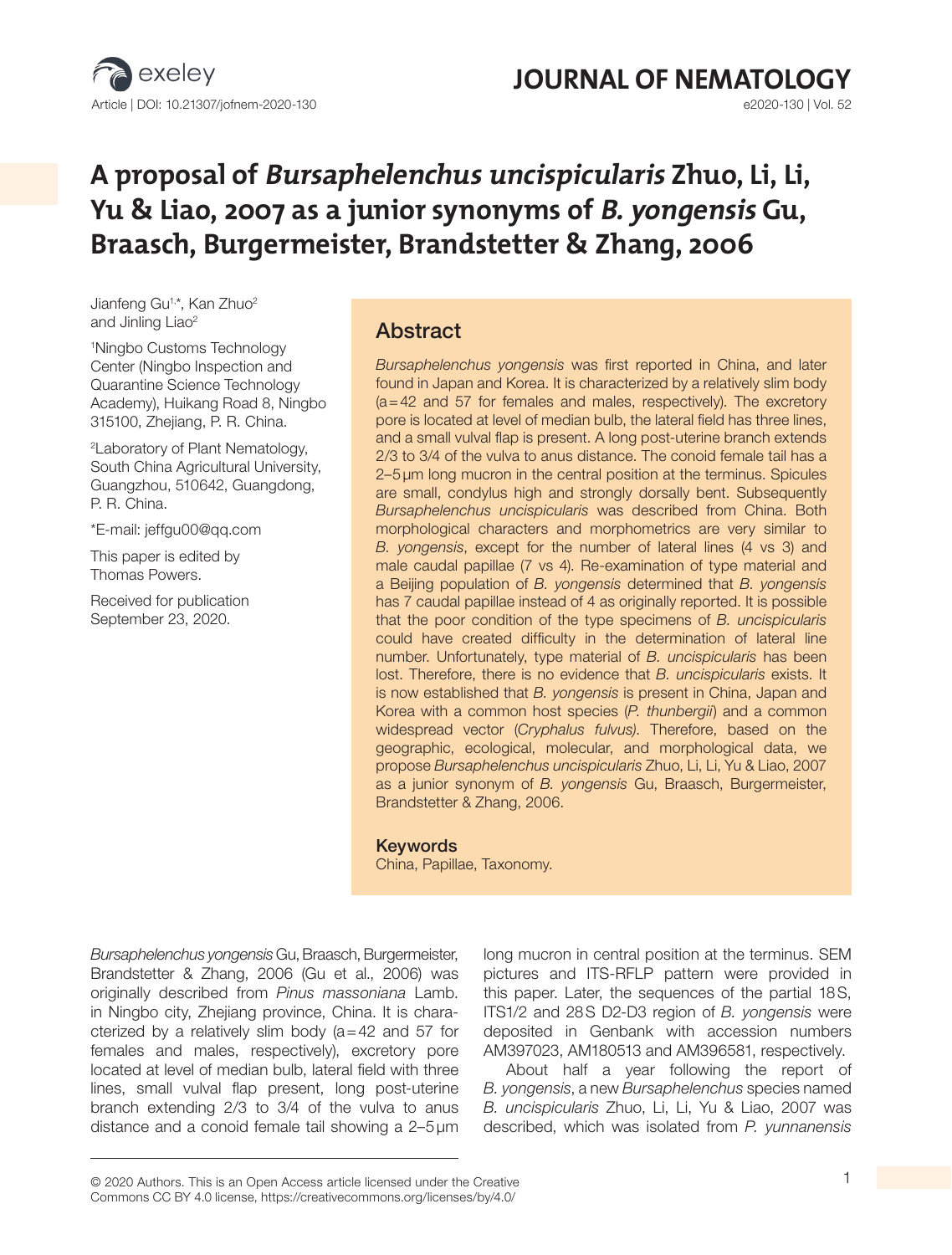#### **Bursaphelenchus uncispicularis as a junior synonyms of B. yongensis: Gu et al.**

Franch. in Longling county, Yunnan province, China. Both morphological characters and morphometrics are very similar to *B. yongensis*, except the number of lateral lines (4 vs 3) and male caudal papillae (7 vs 4). Since both original descriptions were under review at the same time, neither was able to include a comparison between *B. uncispicularis* and *B. yongensis*. The original specimens of *B. uncispicularis* were not in good condition. Zhuo et al. (2007) provided only the drawing and the male tail picture under light microscope, lacking SEM images and molecular data. Unfortunately, the type material kept in Plant Nematode Research Laboratory, South China Agricultural University, Guangzhou, China is missing. We have tried to re-isolate *B. uncispicularis* from the type locality but failed.

Kanzaki et al. (2010) found *B. yongensis* from the underside of the elytra of *Cryphalus fulvus* Niijima, which emerged from a dead log of *P. thunbergii* Parl. collected at Higashi-Ichiki, Hioki, Kagoshima



Figure 1: *Bursaphelenchus yongensis* paratypes (C, F) and a population from Beijing (A, B, D, E, G-K): A-F: Male tail by different focus show caudal papillae; G: Lateral view of female vulval regions show a three-celled structure; H-K: Female tail. (Scale bars = 10 μm)